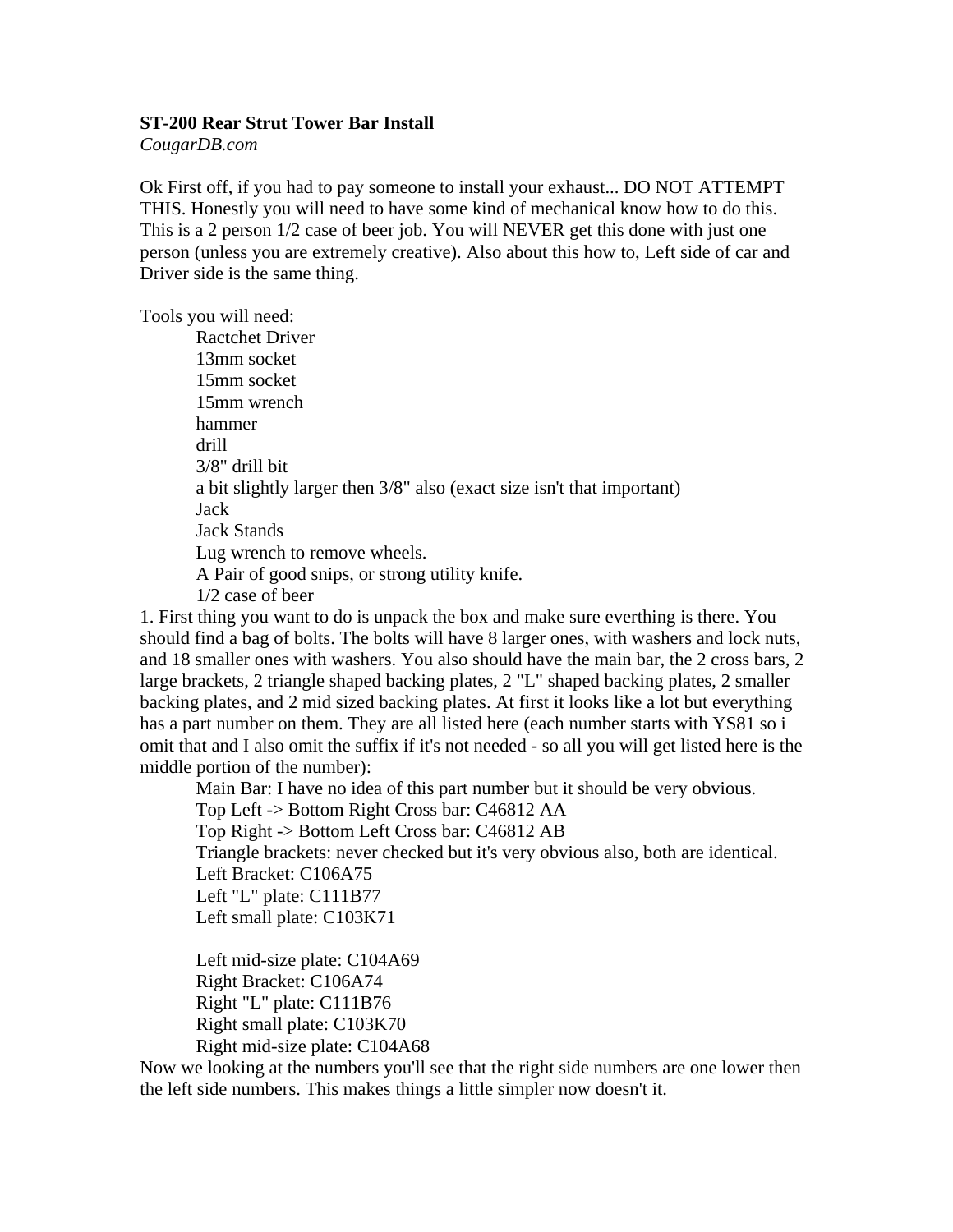You will also notice that each plate has curves in them, this is to follow the body lines of the panel (talk about over-engineering).

2. Once you have checked all the parts, take one of the larger bolts and try to put it through the holes on the main bar. Notice how it doesn't fit, you have one of two choices. Go to the store and get "slightly" smaller in diameter bolts/lock nuts, or use the 3/8" drill bit and drill out the holes on the main bar, and on the brackets. Take your time and push lightly, they will bore out. This is what we did. It works just as well this way.

3. Now dry fit everything outside of the car. Hold the main bar up, then line up the 2 cross bars (yes they are different, look at how the holes on either end line up), and just set the cross bars into the brackets, and put the bolts in (not tight)....

4. Now empty out your trunk and fold the seats down. Take your lightly assembled bar and put it in the trunk. The main bar will go on the strut towers, there is like a triangle section on them and they go right there and lines up perfect with the triangle. Get everything to fit pretty snug, then using a marker mark the holes for the upper bar only on the triangle portions. Before marking this hole make sure everything is perfect (measure 3X cut/drill once). Only mark the upper holes

5. Put the bar aside and drill out the holes. You may want to use a hole punch before drilling out all your holes.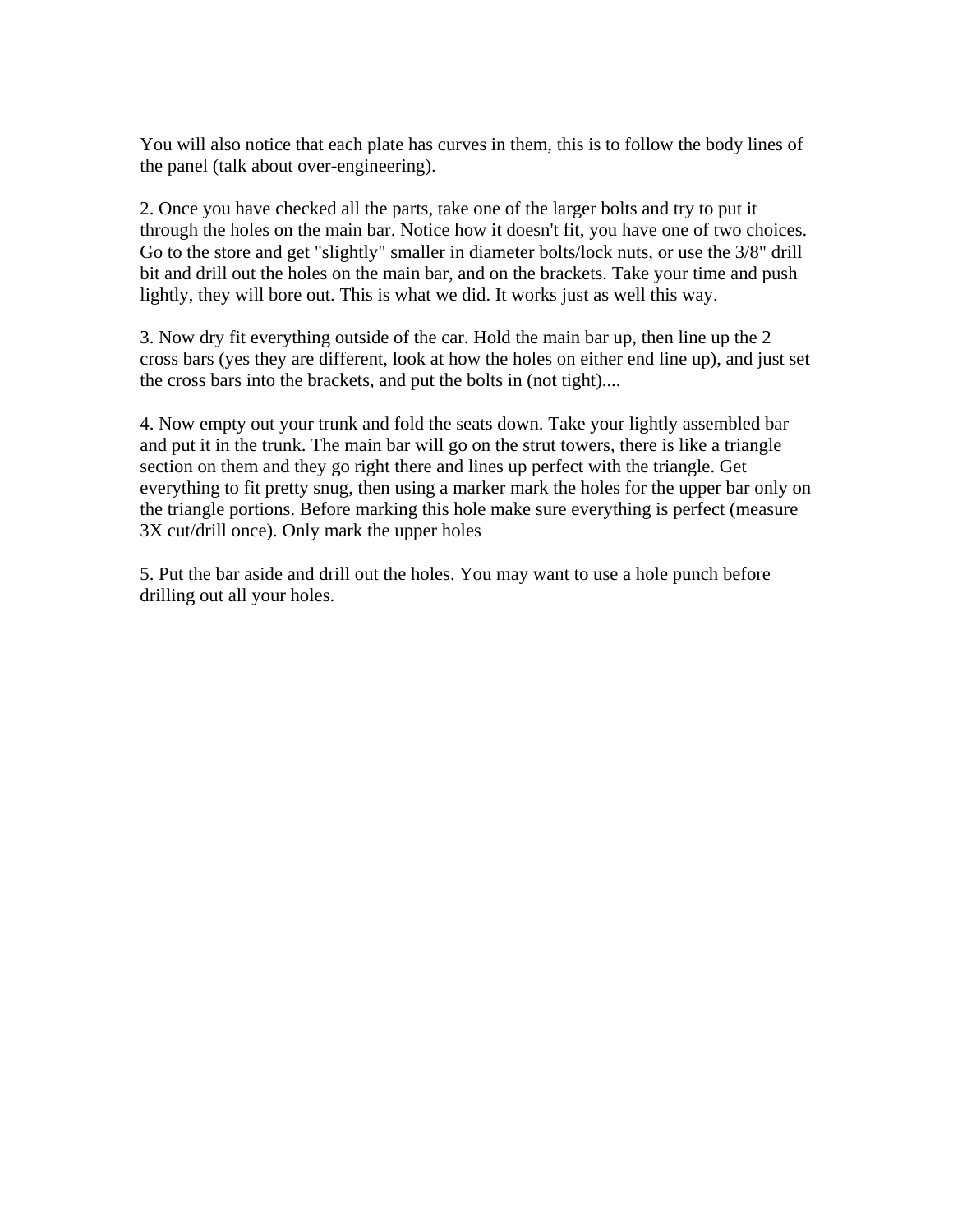

6. Put bar back, hold the triangle backing plates from the bottom and put the bolts in loosely. Don't worry when you are done you tighten everything down.

7. Now make sure both lower brackets are snug against the towers and everything lines up, then mark the holes for the lower brackets. There are 7 holes per bracket.

8. Jack the rear of the car up, set on jack stands. Remove both rear wheels.

9. Drill out the upper holes only (thoses against the actual strut towers) on the lower brackets. When done look in the wheel well. You'll notice one hole will either go just through or just next to the wheel well liner. You may need to cut or trim the liner, you can do it while it's still in the car, essentially take the "L" plate position it over the proper holes, and wherever the liner would interfere just trim it away with the knife or snips.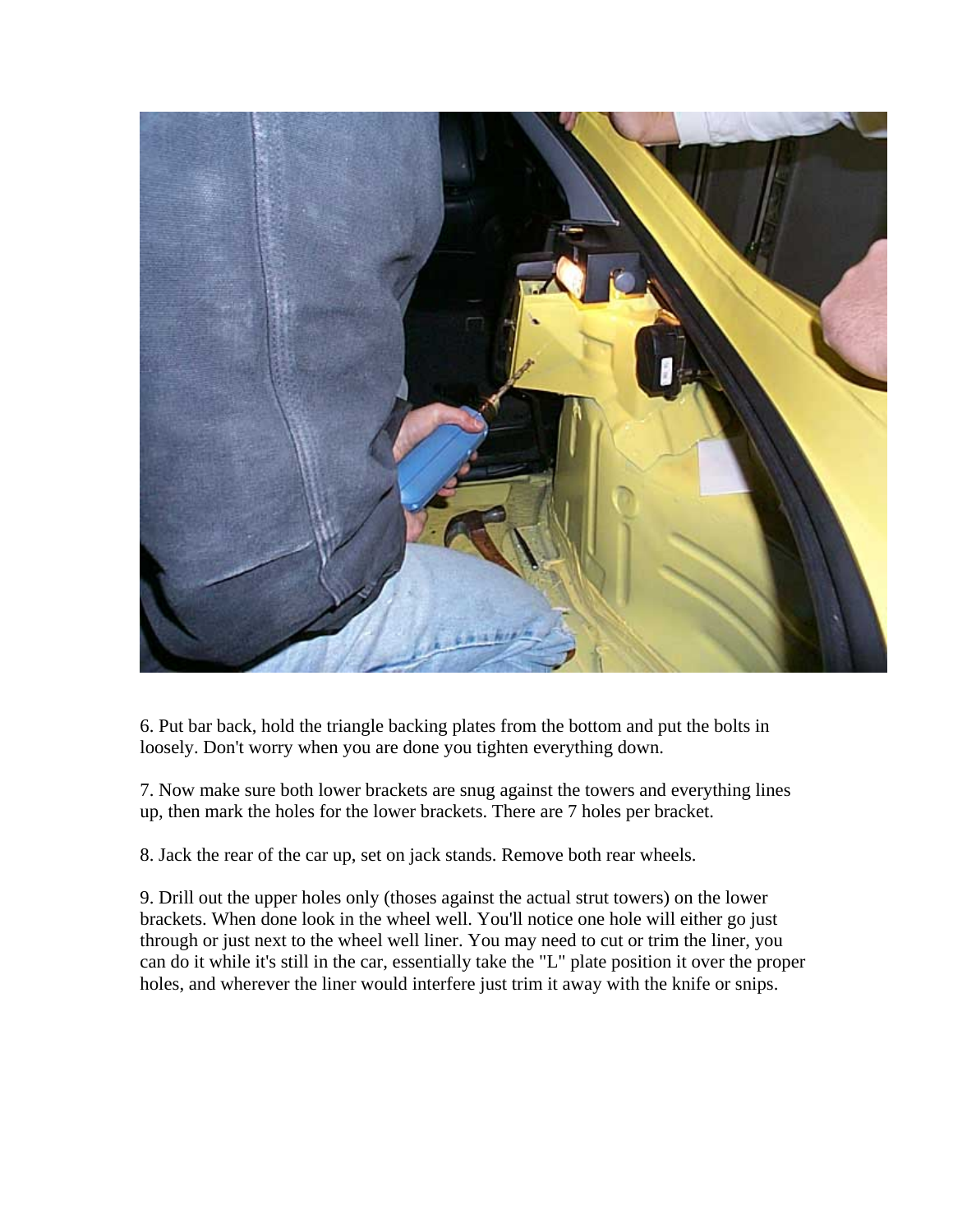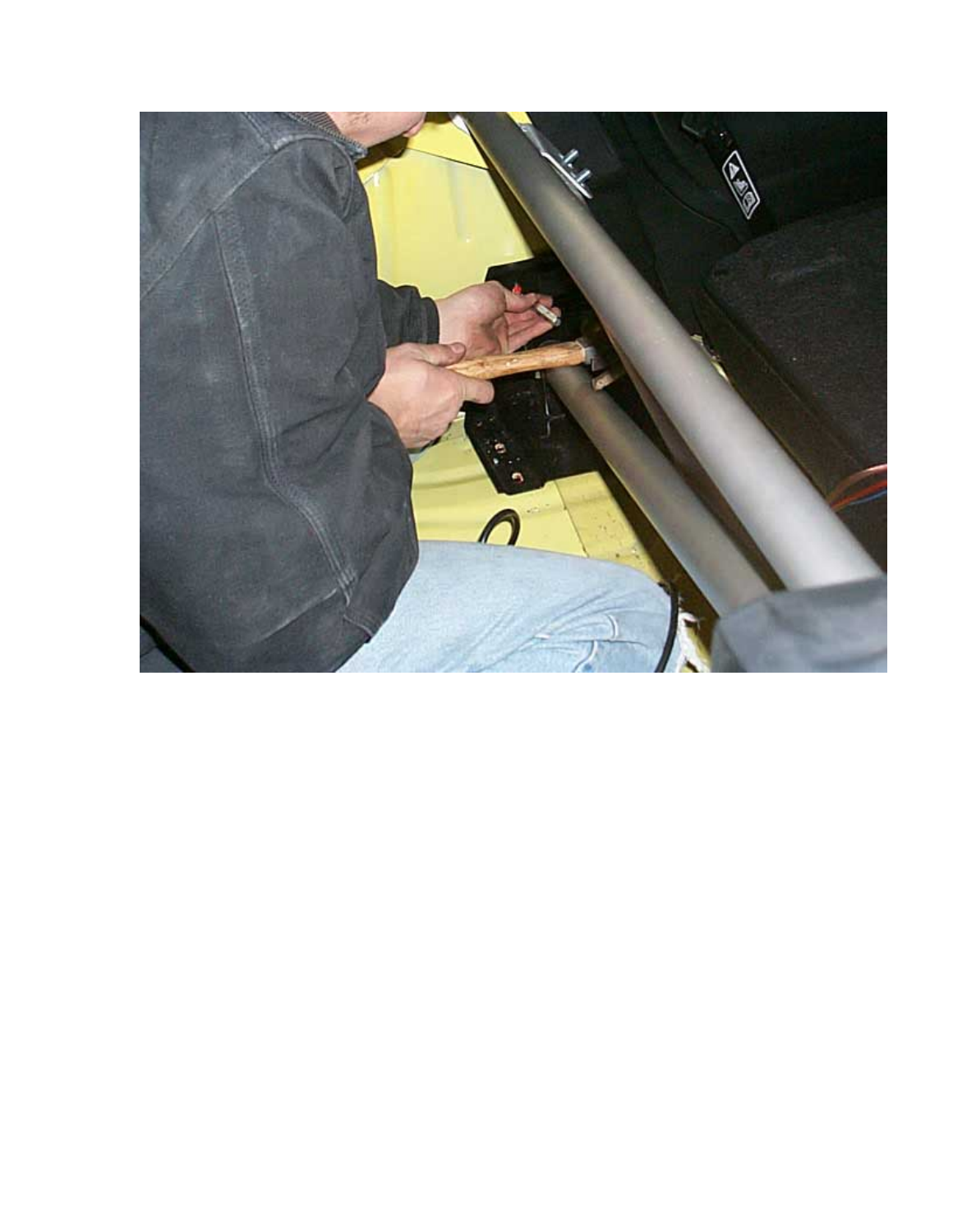

10. Now remove the cross bars from the lower brackets, line up the brackets, and have the other person line up the "L" backing plate. This backing plate will cover the holes in the actual strut tower for the bracket. You line it up from inside the wheel well. Put the bolts in, you may notice a little difficulty doing this, at least we did, what we did to solve it, is use the slightly larger drill bit and bore out the holes just a little more that we made on the body panels.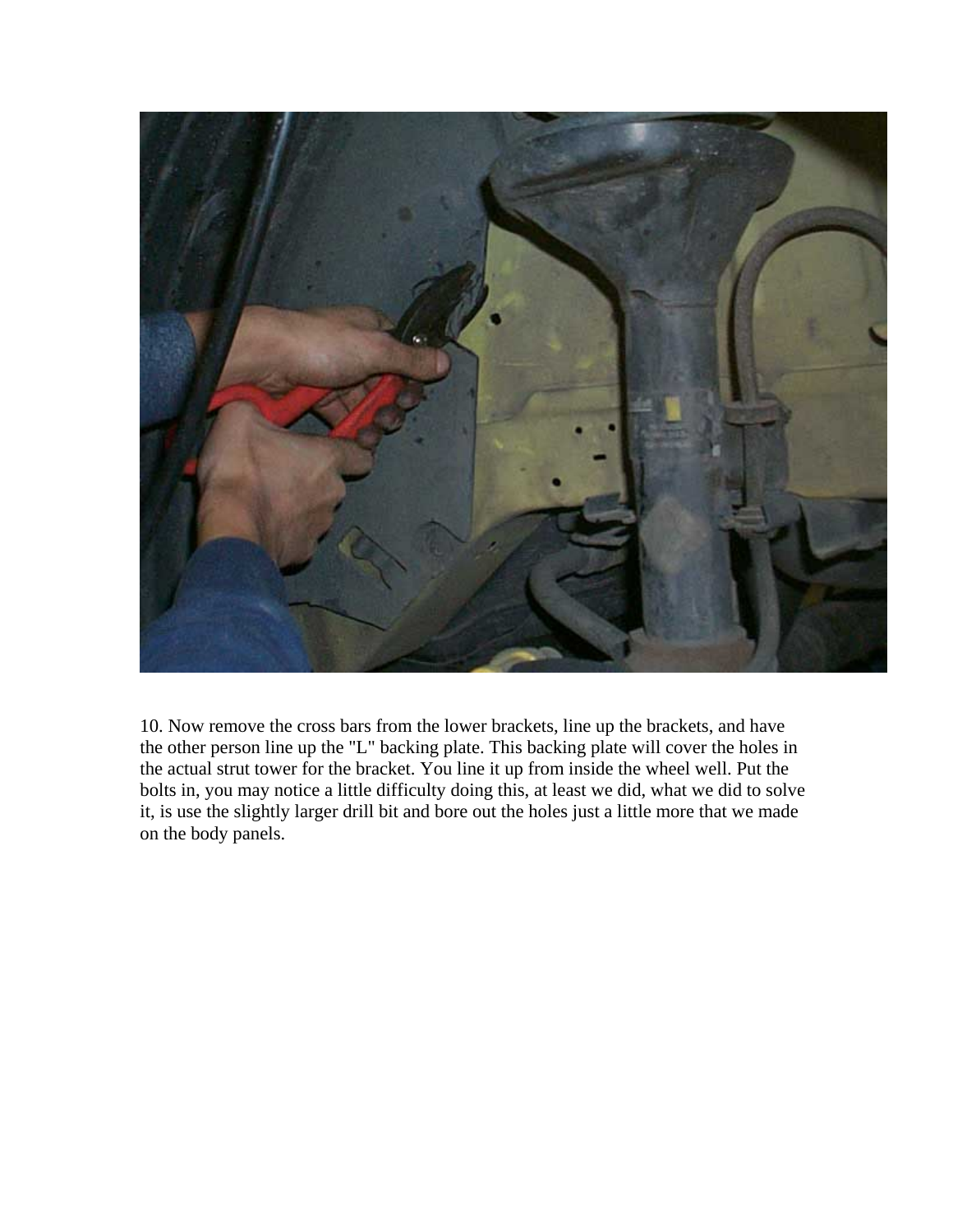

11. When done doing both "L" backing plates, drill out all the other holes for the lower brackets. Do not drill down to far on the right side, there is some lines there, they are protected, but just don't sit there and play with the drill through the hole.

12. Get under the car and do the small backing plate. This backing plate covers the rear holes of the bracket. The straight edge of the backing plates will always line up with the inside portion of the bracket. You will notice that they are slightly angled, this is because they fit in a certain way, look up there and you'll see how they go in, just put the straight edge with the straight frame rail.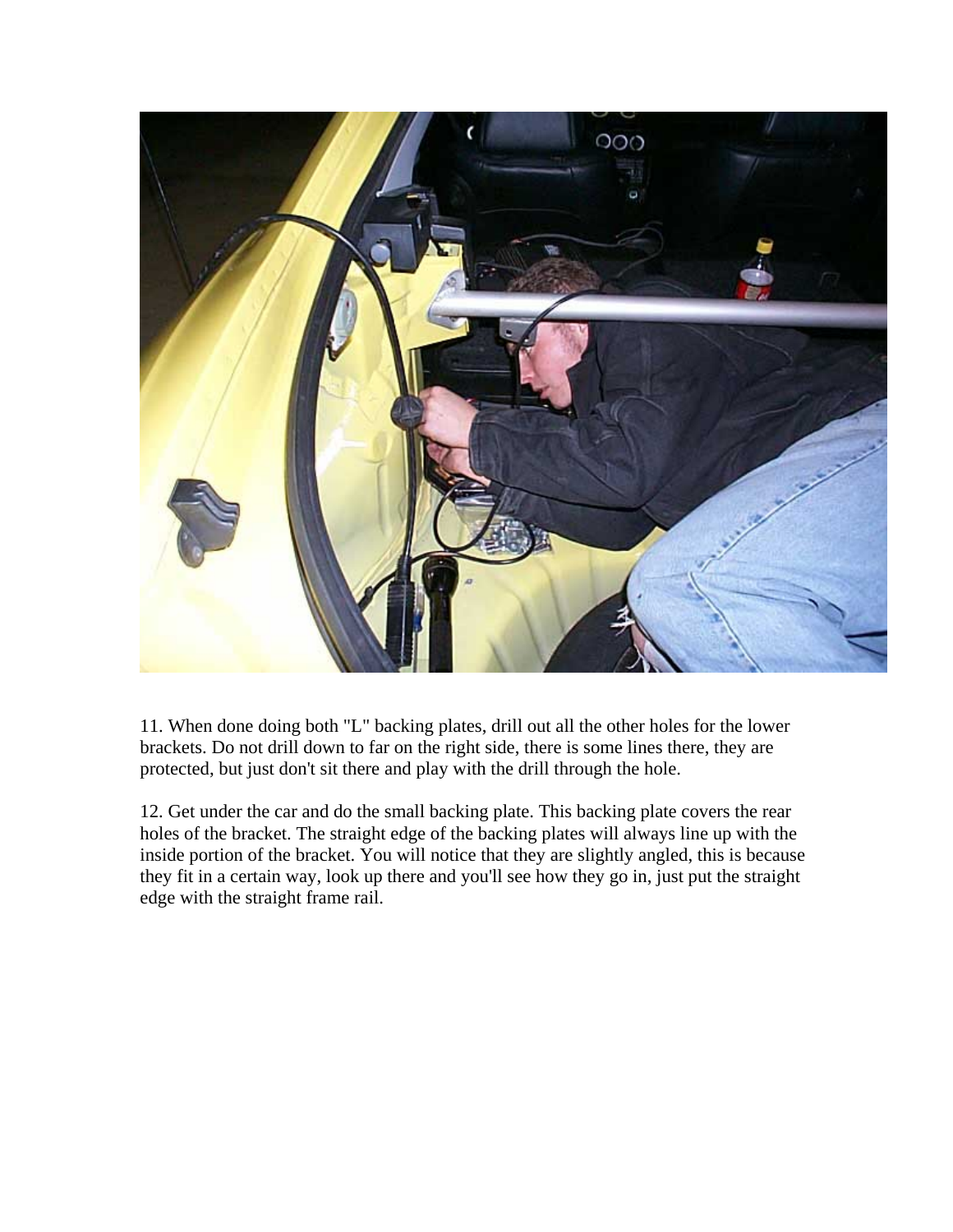

13. Now do the mid-size backing plate. This backing plate covers the front holes of the bracket. To get to this one you may need some small hands and a little fiddling to line it up right but it's very possible. Do to this one you may also need to just remove the main bushing brackets for the rear sway bar to get your hands in. On the Left side it's almost a must. The main bushing brackets are 15mm I think, and there are just one per side.

14. Put the cross bars back in and tighten everything down real good. You may notice it being a little tight to do this. Using your hammer just tap the bolts through.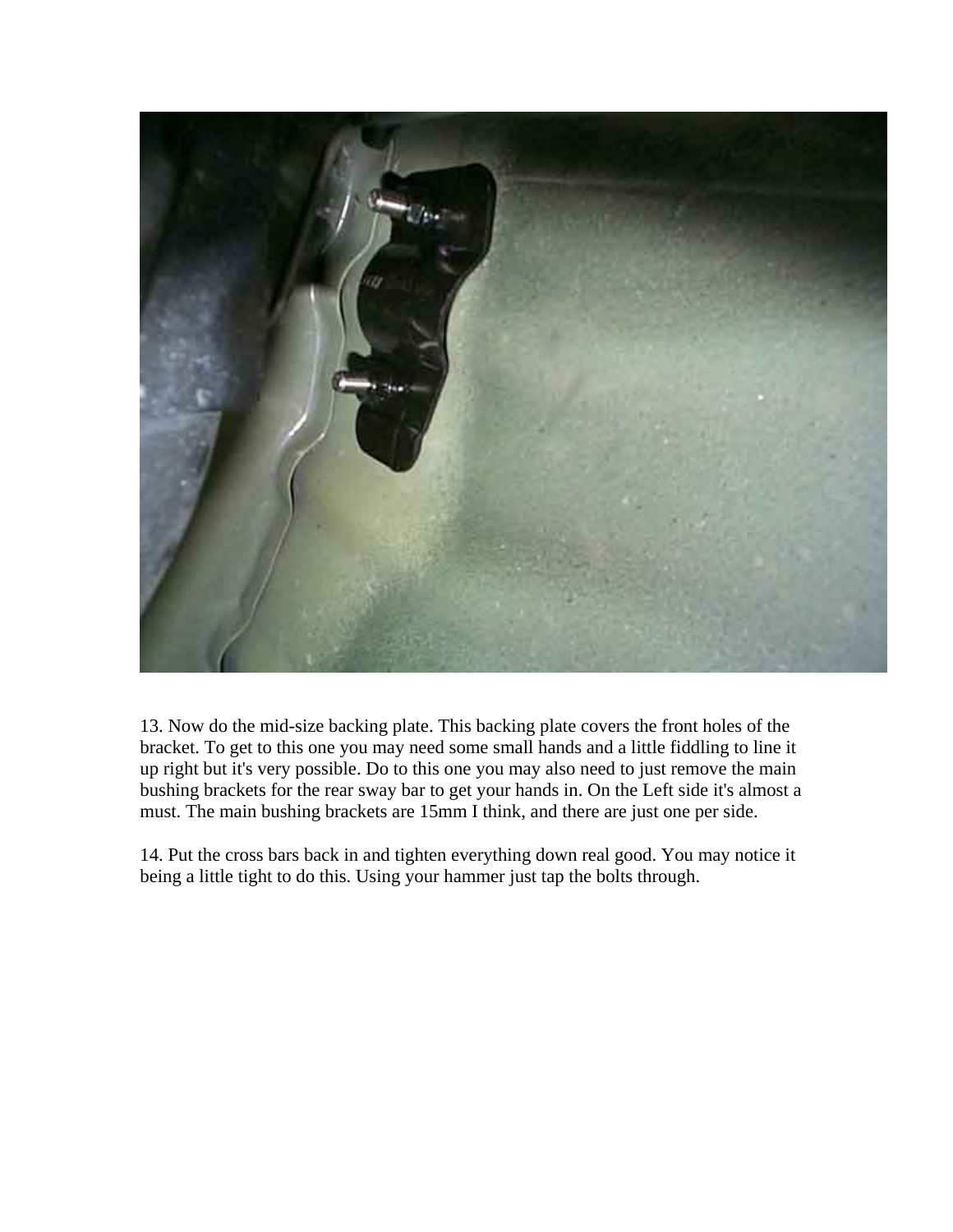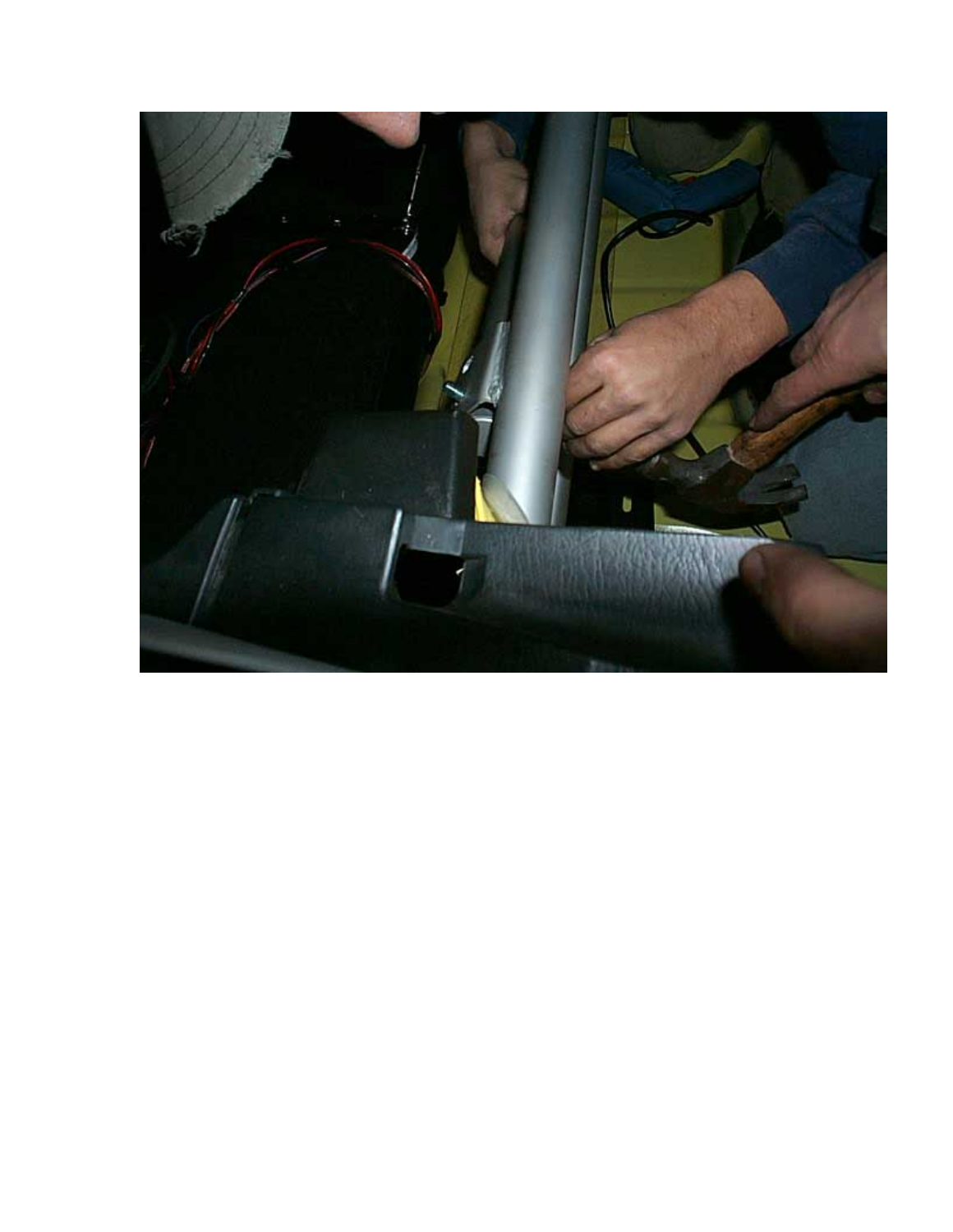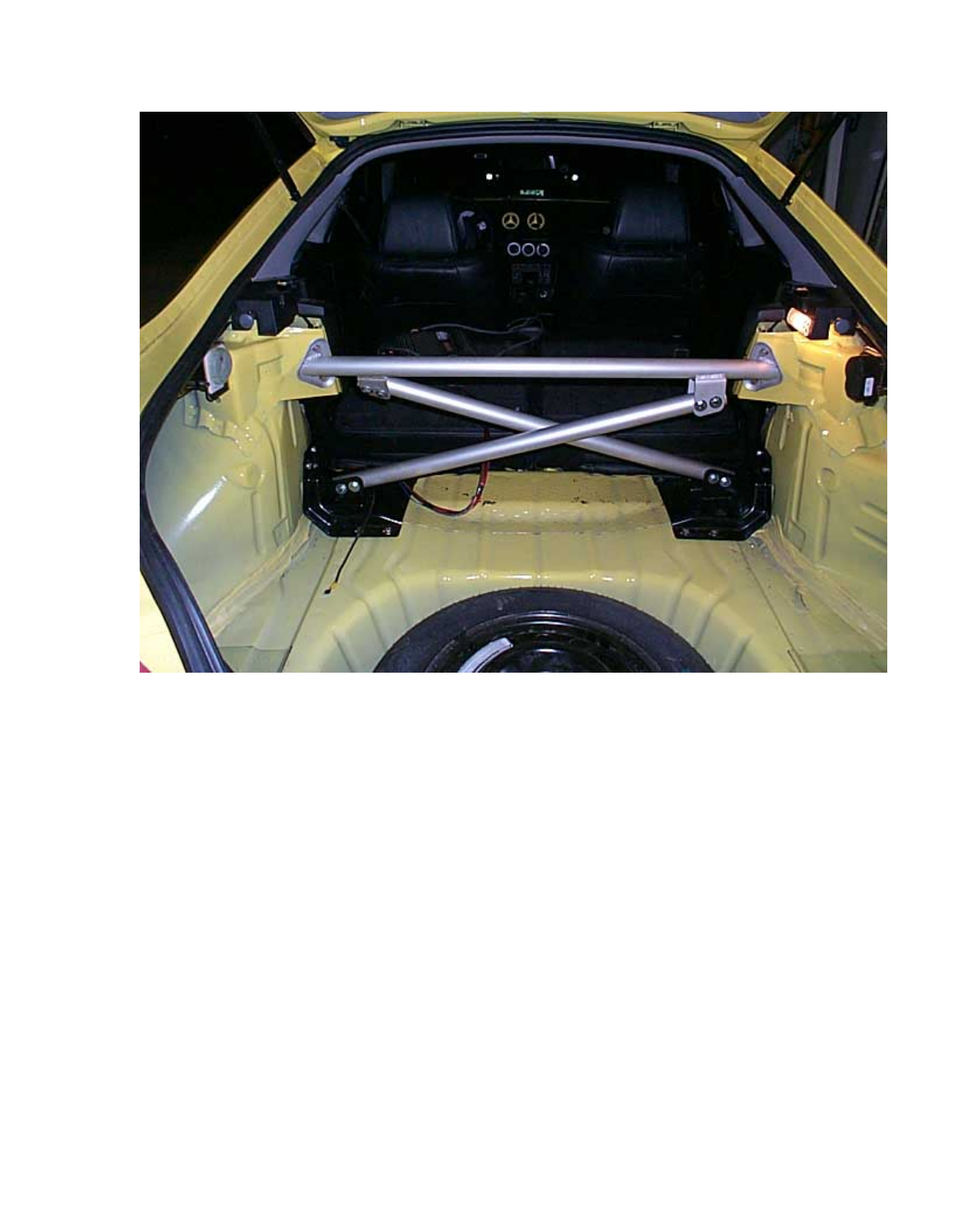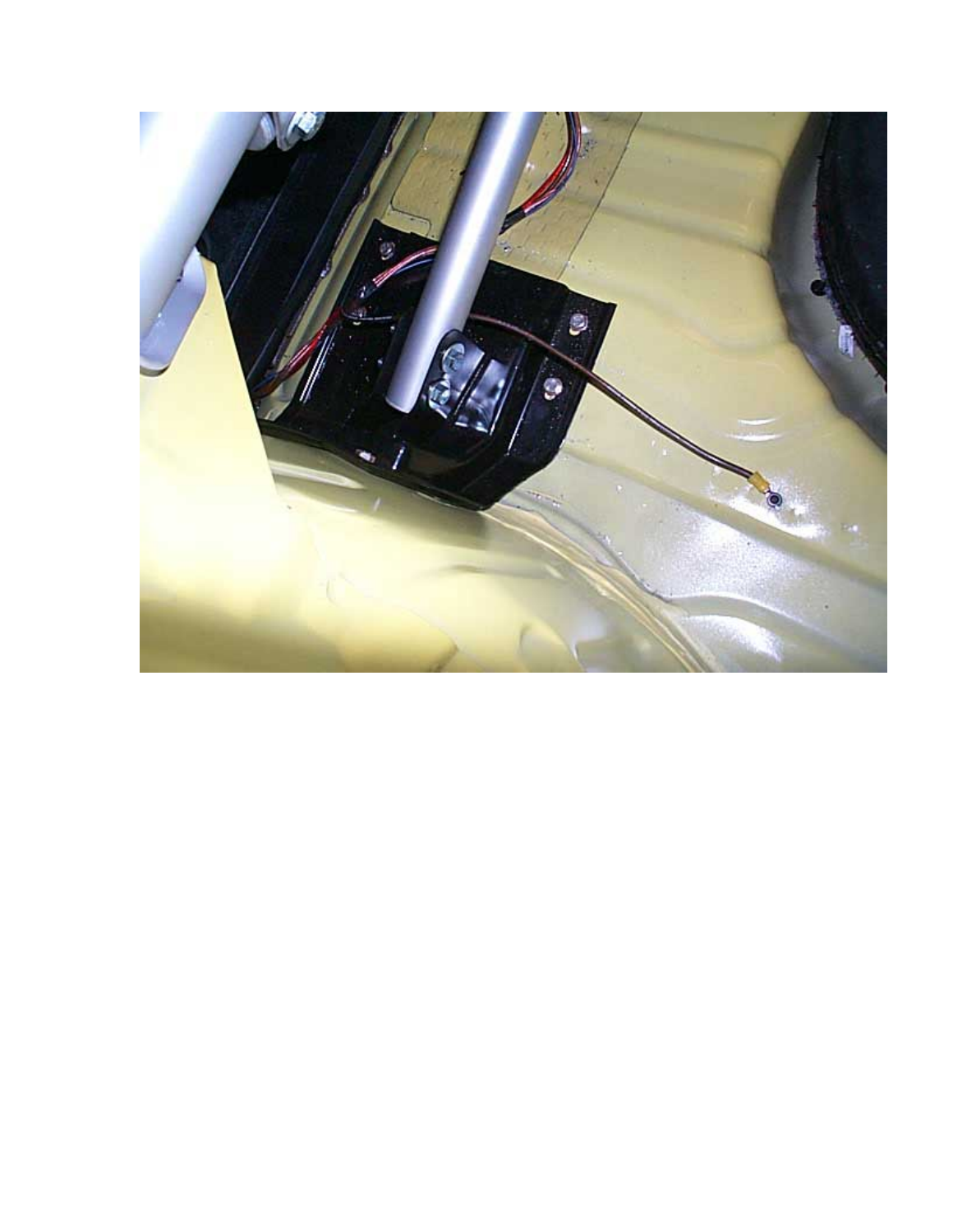

15. Put your car back together, you will need to trim the carpet slightly. No big deal.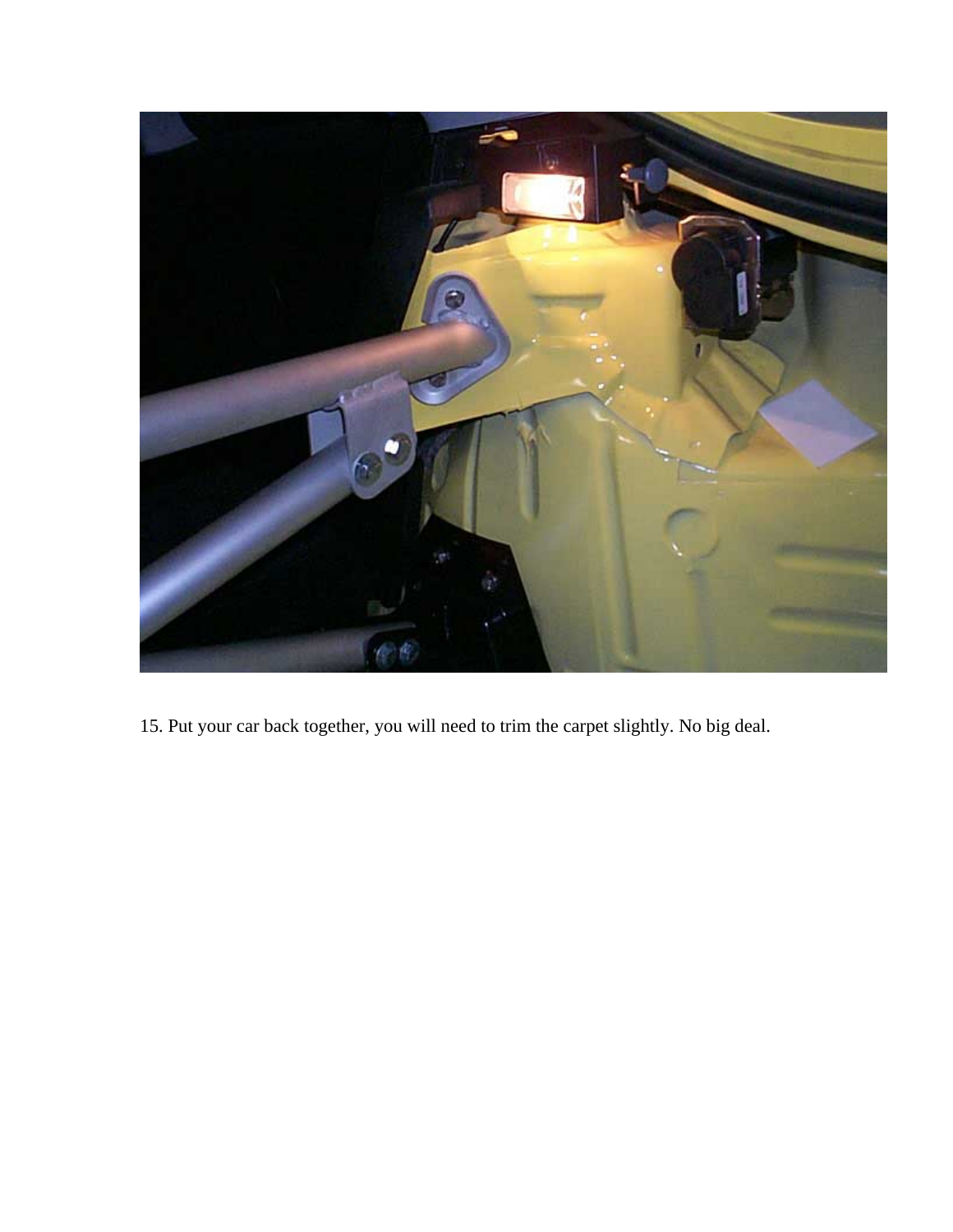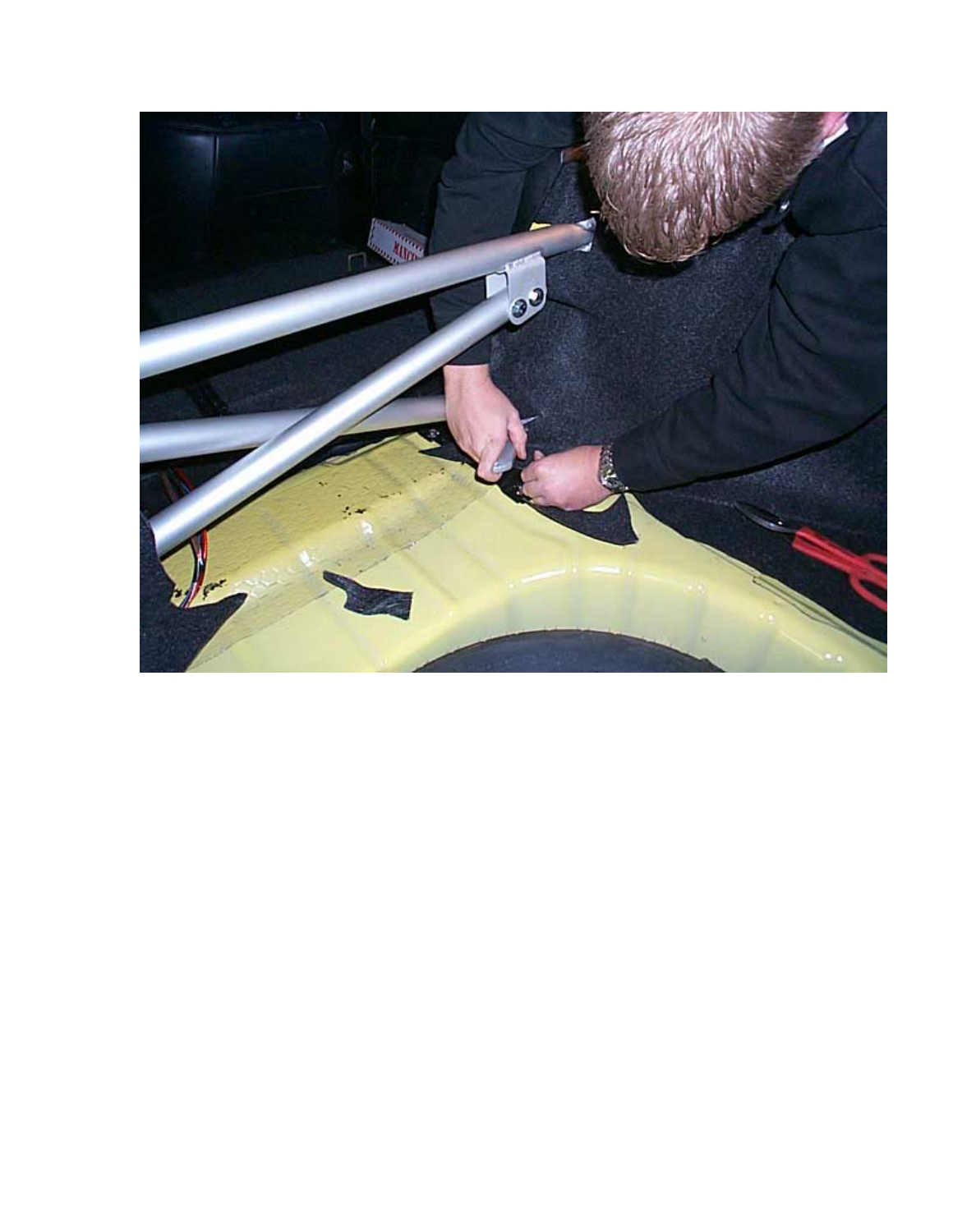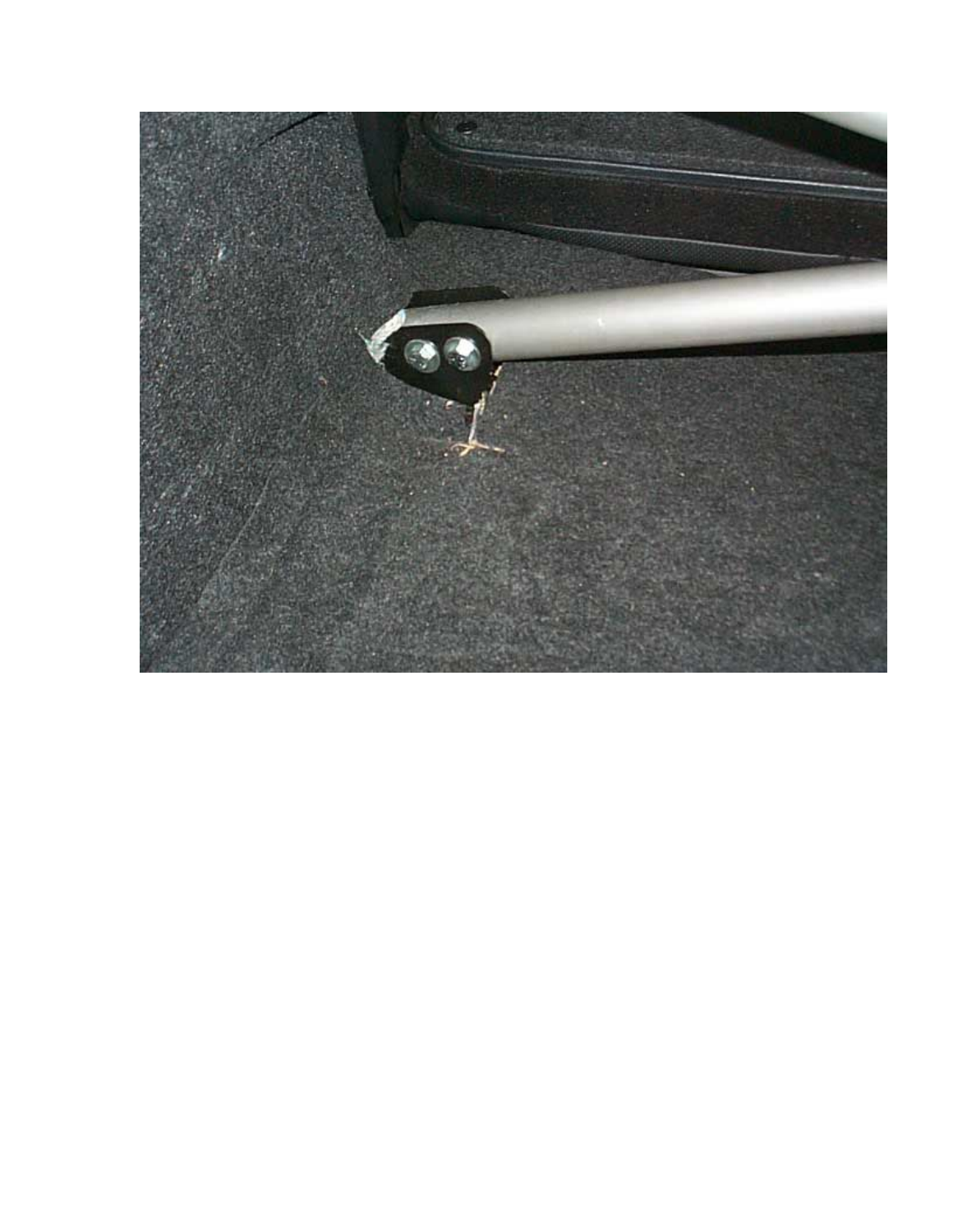

15. What are you waiting for.... HIT SOME TWISTIES :)

Notes: The Left side mid-sized backing plate was a pain in the ass. You have no room to hold it up. Here's what we did: We took this small piece of i don't know what but it fit throught he main hole and had a bigger end so it won't go right through. Then I lined it up with the outside hole, put it throught he body from underneath, then the other person in the trunk would pull and hold it up. Because this little bar wouldn't go through the hole, he was able to just hold the backing plate up there, while I lined up the other hole using a small screwdriver. Then we put the bolt in on that hole, let go of the thing-a-ma-jig and using the screwdiver again, lined up the other hole and put the bolt in. You can do it that way or just get the sway bar out of the way.

Thoughts: Whoever engineered this bar had no budget in mind. This thing is the best strut bar I have ever seen for any car anywhere. It is well built, well engineered, uses 8 guage aluminum 2.5" tubing. It's like having a roll cage in the rear of your car. There were concerns about being bumped up a class in AutoXing because of the cross braces, if that is the case, when you go AutoXing, just remove the cross braces, even the main bar would be better then any other bar I have seen, because of it's size, the way it mounts